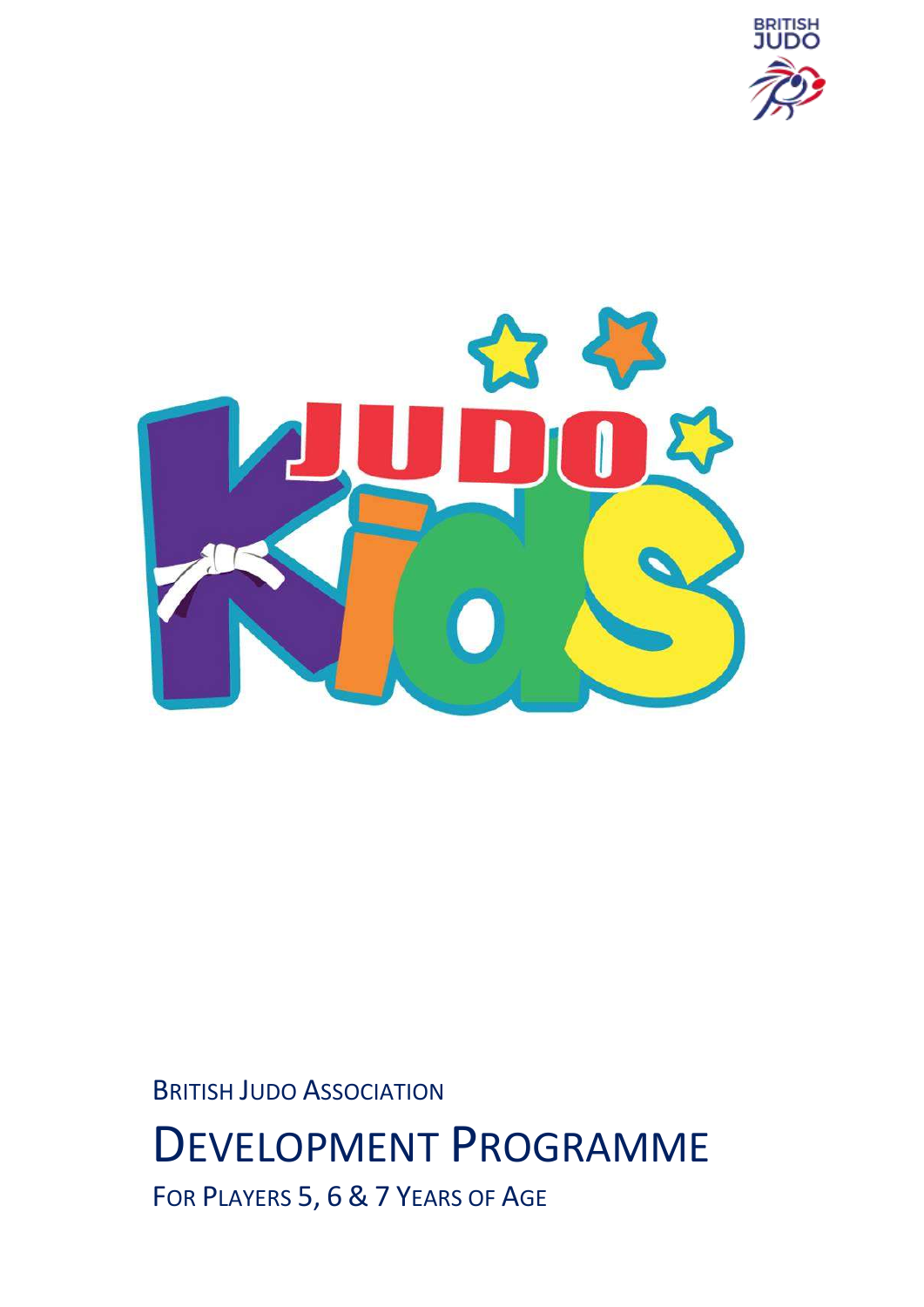## BRITISH JUDO ASSOCIATION DEVELOPMENT PROGRAMME: MEMBER 5, 6 & 7 YEARS OF AGE



## **Introduction**

The British Judo Association value all of their members, given this, we recognise the need for a development programme focuses specifically on the  $5 - 7$  year age group. Many clubs are working with young players in this age group, therefore, it is an ideal opportunity to develop these players both generically and sports specifically to deal with the immediate and future physical, technical and psychological demands of the sport.

Although the Programme provides for recognition of progress and achievement using coloured belts, this is not the objective. The Programme is aimed at creating an environment that focuses on competency, confidence, connection and character is important in developing our players to be well-rounded individuals who are prepared for a life time in the sport. Where a player decides to move to other sports or activity, their experiences in judo should help make those transitions successfully.

### **Guidelines**

This programme is aimed at 5 – 7 year olds to prepare them for moving smoothly into the Mon grading scheme on reaching 8 years of age. Coaches can choose whether to hold an awards day, or possibly more manageable, mark the young person up as they achieve each activity contained within their level of award. Although the main judo techniques come every three awards it is envisaged that the coach will work towards them as the player is progressing through the previous two awards.

Where you have a young person aged 7 years that is progressing fast and you want them to be considered for 4<sup>th</sup> Mon on reaching 8 years, please discuss this with the BJA National Promotions and Gradings Examiner.

### *Who is qualified to deliver the programme?*

All currently valid BJA qualified coaches Level 1, 2, 3 and 4 are qualified and authorised to deliver programme.

### *How often can the young player be assessed?*

Every individual can be assessed up to 3 times per year at 3-4 monthly intervals. Where the young person starts at 6 or 7 years of age they can be assessed 4\* times in the first year. Where an individual starts half way through the year then assessment can be adjusted to reflect this (e.g.  $1 - 2$  awards in 6 month period). Please see Table 1 below for more detail.

| Table 1: Age - Award Parameters |             |                               |  |  |
|---------------------------------|-------------|-------------------------------|--|--|
| <b>Starting Year</b>            | Age (Years) | <b>Award Parameters (Shō)</b> |  |  |
|                                 | 5           | $1 - 3$ Shō                   |  |  |
| 2                               | 6           | $4-6$ Shō                     |  |  |
| ς                               |             | $7 - 9$ Shō                   |  |  |
|                                 | 6           | $1 - 4$ Shō                   |  |  |
| $\mathcal{P}$                   |             | $5 - 8$ Shō                   |  |  |
|                                 |             | $1 - 4$ Shō                   |  |  |

## *What happens when the player turns 8 years of age?*

On turning 8 years of age the young player will be awarded a Mon grade to reflect their Shō award, however, the ultimate decision as to which grade the player should transfer to will be made by the coach. An example would be a player who holds 3<sup>rd</sup> or 4<sup>th</sup> Shō will transfer to 1st Mon, see Table 2 below for the transfer details.

| Table 2: Transfer of Sho Awards to Mon Grade            |                     |  |  |
|---------------------------------------------------------|---------------------|--|--|
| Shō                                                     | <b>Mon</b>          |  |  |
| $1st$ & $2nd$ Shō                                       | Novice              |  |  |
| $3^{\text{rd}}$ & $4^{\text{th}}$ Sho                   | $1st$ Mon           |  |  |
| 5 <sup>th</sup> , 6 <sup>th</sup> & 7 <sup>th</sup> Shō | 2 <sup>nd</sup> Mon |  |  |
| 8 <sup>th</sup> & 9 <sup>th</sup> Shō                   | $3rd$ Mon           |  |  |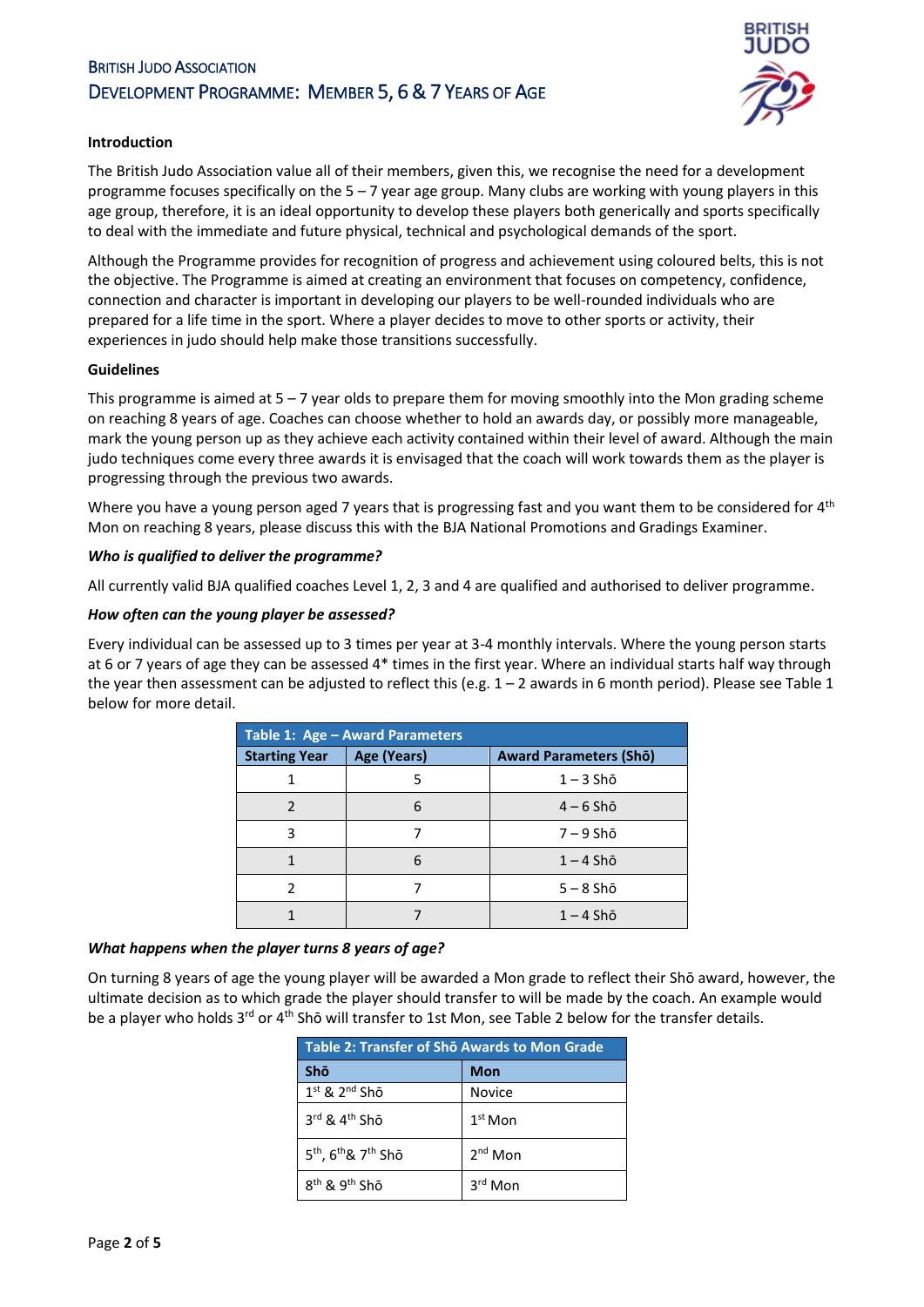## BRITISH JUDO ASSOCIATION DEVELOPMENT PROGRAMME: MEMBER 5, 6 & 7 YEARS OF AGE



## *What will this cost the players?*

Participants in the programme will be required to purchase **BJA Membership** at a cost of **£22.00** which is renewable annually and will entitle the participant to take up to three awards per year.

If you require any additional information or have a specific question please contact Joyce Heron at - Telephone 07967 773 813 Email: [joyce.heron@britishjudo.org.uk](mailto:joyce.heron@britishjudo.org.uk) .

*Note:* This is an award scheme used to measure young people against specific targets, however, it is not a complete guide to what the coach should be doing with their players. Coaches would be expected to expand and develop young players above and beyond this where possible. Young people in the 5-7 year age group, are at a stage in their development where they should be exposed to as many movement situations as possible to prepare for more advanced technique later.

### **Award Criteria**

| <b>Belt</b> | Award                                                                                 | <b>Physical</b>                                                                                                                                      | <b>Technical</b>                                                                                                                                            |  |
|-------------|---------------------------------------------------------------------------------------|------------------------------------------------------------------------------------------------------------------------------------------------------|-------------------------------------------------------------------------------------------------------------------------------------------------------------|--|
|             | Maximum 3 awards per year.                                                            |                                                                                                                                                      |                                                                                                                                                             |  |
|             | 1 <sup>st</sup> Shō<br>Belt: White & Red<br><b>Bunny Badge</b>                        | Forward double footed Jumps - 5 m<br>Backward double footed jumps - 5 m<br>Bunny Jumps forward (hands) - 10 m<br>Bunny Jumps backward (hands) - 10 m | Assisted Ushiro-ukemi (partner)<br>Unassisted Ushiro-ukemi                                                                                                  |  |
|             | Theory: rei; matte; ha-jime; hygiene and safety                                       |                                                                                                                                                      |                                                                                                                                                             |  |
|             | 2 <sup>nd</sup> Shō<br>Belt: White and Yellow<br>Bear Badge                           | Balance on one $leg - 5 sec$ (right and left)<br>Bear crawl forward - 10 m<br>Bear crawl backward - 10 m                                             | Assisted Yoko-ukemi (partner)<br>Unassisted Yoko-ukemi                                                                                                      |  |
|             | Theory: ippon; judogi; zoris; respect                                                 |                                                                                                                                                      |                                                                                                                                                             |  |
|             | 3rd Shō<br>Belt: White and Orange<br>Spider Badge                                     | Side double footed jumps - 5 rep (right & left)<br>Forward, row-the-boat - 10 m<br>Backward, row-the-boat - 10 m                                     | O-soto-otoshi and Kesa-gatame<br>Hug rolls Kesa-gatame position - 5 rep (right &<br>left)<br>Kesa-gatame position - catch leg to escape (5<br>right & left) |  |
|             | Theory: Technique names; fair play                                                    |                                                                                                                                                      |                                                                                                                                                             |  |
|             | $4th$ Sho<br>Belt White & Geen<br>Monkey Badge                                        | Shadow reaction side steps - 15 sec<br>Monkey crawl side (left & right) $-10$ m<br>Bunny hops - side over bench or partner (5 right &<br>left)       | Assisted Mae-yoko-ukemi (Partner)<br>Arm-roll Mae-yoko-ukemi (Partner)<br>Ushiro-ukemi with backward roll                                                   |  |
|             | Theory: Shido (fair play (punching etc.); not gripping; dropping; leg grab); Waza-ari |                                                                                                                                                      |                                                                                                                                                             |  |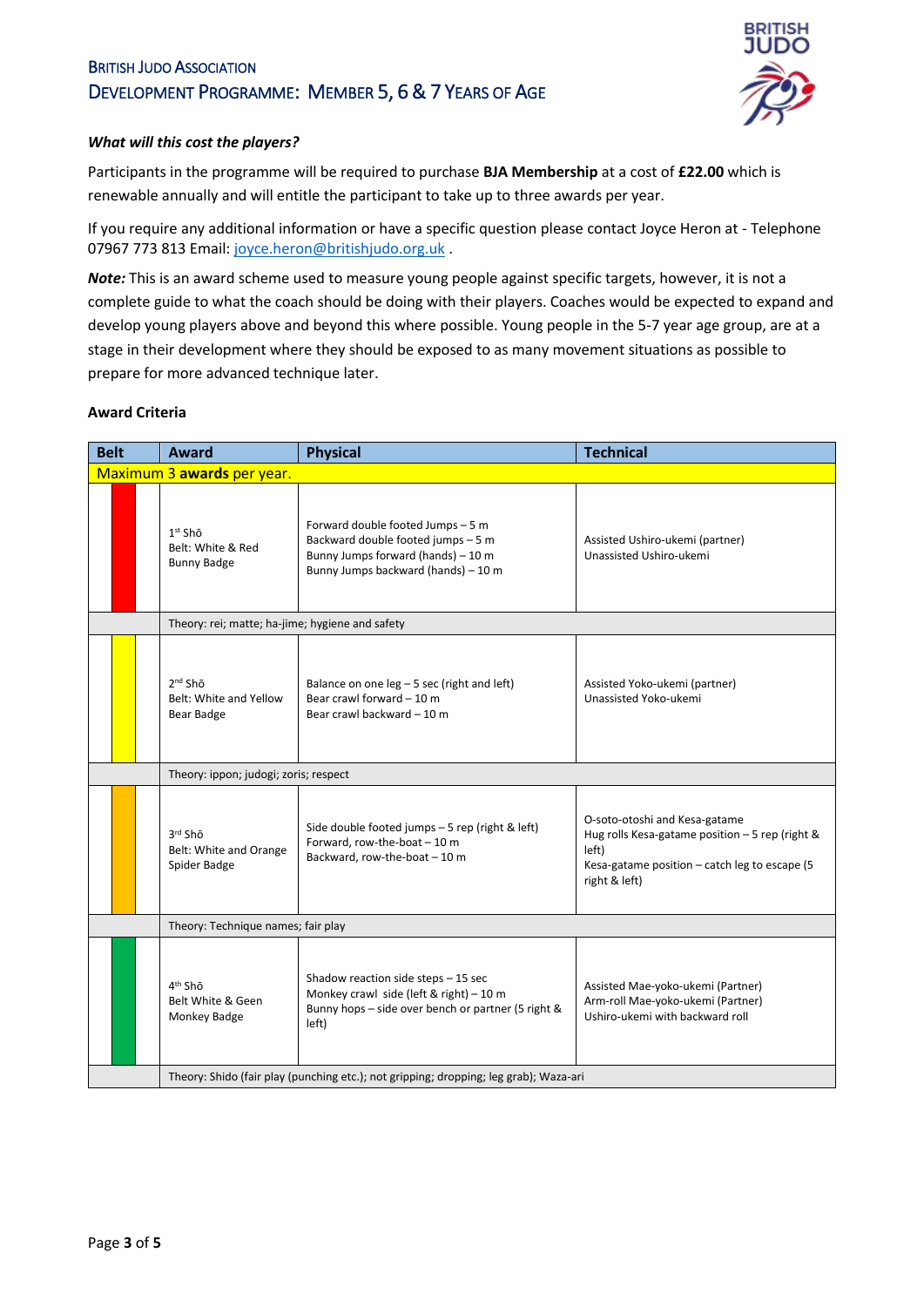## **BRITISH JUDO ASSOCIATION** DEVELOPMENT PROGRAMME: MEMBER 5, 6 & 7 YEARS OF AGE



| <b>Belt</b> | <b>Award</b>                                                  | <b>Physical</b>                                                                                                                                  | <b>Technical</b>                                                                                                                                                             |
|-------------|---------------------------------------------------------------|--------------------------------------------------------------------------------------------------------------------------------------------------|------------------------------------------------------------------------------------------------------------------------------------------------------------------------------|
|             | 5 <sup>th</sup> Shō<br>Belt: White and Blue<br>Flamingo Badge | Cross hops (various directions) $-1$ x right & left<br>Frog hop with high hold $-5$ rep                                                          | Ankle touches backward/forward - De-ashi-<br>barai position (5 right & left)<br>Bridge and turn (5 right and left)                                                           |
|             | Theory: Yuko; toketa; osaekomi                                |                                                                                                                                                  |                                                                                                                                                                              |
|             | 6 <sup>th</sup> Shō<br>Belt: White and Purple<br>Shrimp Badge | Forward shrimp $-10$ m<br>Backward shrimp - 10 m<br>Wall walk handstand - 5 rep                                                                  | De-ashi-bari and Mune-gatame<br>Mune-gatame position - bridge and roll to<br>escape (5 right & left)<br>Mune-gatame position - stay with partner 20<br>sec                   |
|             | Theory: Technique names                                       |                                                                                                                                                  |                                                                                                                                                                              |
| <b>Belt</b> | Award                                                         | <b>Physical</b>                                                                                                                                  | <b>Technical</b>                                                                                                                                                             |
|             | 7 <sup>th</sup> Shō<br>Belt: White & Brown<br>Crocodile Badge | T-drills - Run and down-ups<br>Crouched rollover partners back - 5 rep (right and<br>left)<br>Spin around partners back - 5 rep (right and left) | Mae-mawari-ukemi<br>Double Lapel Roll - side<br>Step-turn-across (stepping pattern)                                                                                          |
|             | Theory: Technique names                                       |                                                                                                                                                  |                                                                                                                                                                              |
|             | 8 <sup>th</sup> Shō<br>Belt: White and Black<br>Ox Badge      | Press-ups (knees allowed) - 5rep<br>Belt-pull (on back pulling self) - 10 m<br>Abdominal - 10 rep<br>Roll and sit through x 5 (right and left)   | Forward and backward T-shape fencing travel -<br>5 rep (right & left)<br>Side T-shape fencing travel - 5 rep (right & left)<br>Partner Push-pulls - 5 rep                    |
|             | Theory: Previous Technique Recap - coaches choice             |                                                                                                                                                  |                                                                                                                                                                              |
|             | 9 <sup>th</sup> Shō<br>Belt: Red and White*<br>Lion Badge     | Squat $-10$ rep<br>Plank - 20 sec<br>Seated spin x 5 (right and left)                                                                            | Uki-gosh<br>Kuzure-kesa-gatame<br>Kuzure-kesa-gatame escape<br>Uki-goshi avoidance (partner) $-5$ (right and<br>left)<br>Uki-goshi hip block (partner) $-5$ (right and left) |
|             | Theory: Technique names                                       |                                                                                                                                                  |                                                                                                                                                                              |

\*Please note that the belt for 9th Shō has been changed due to difficulties in obtaining the original belts